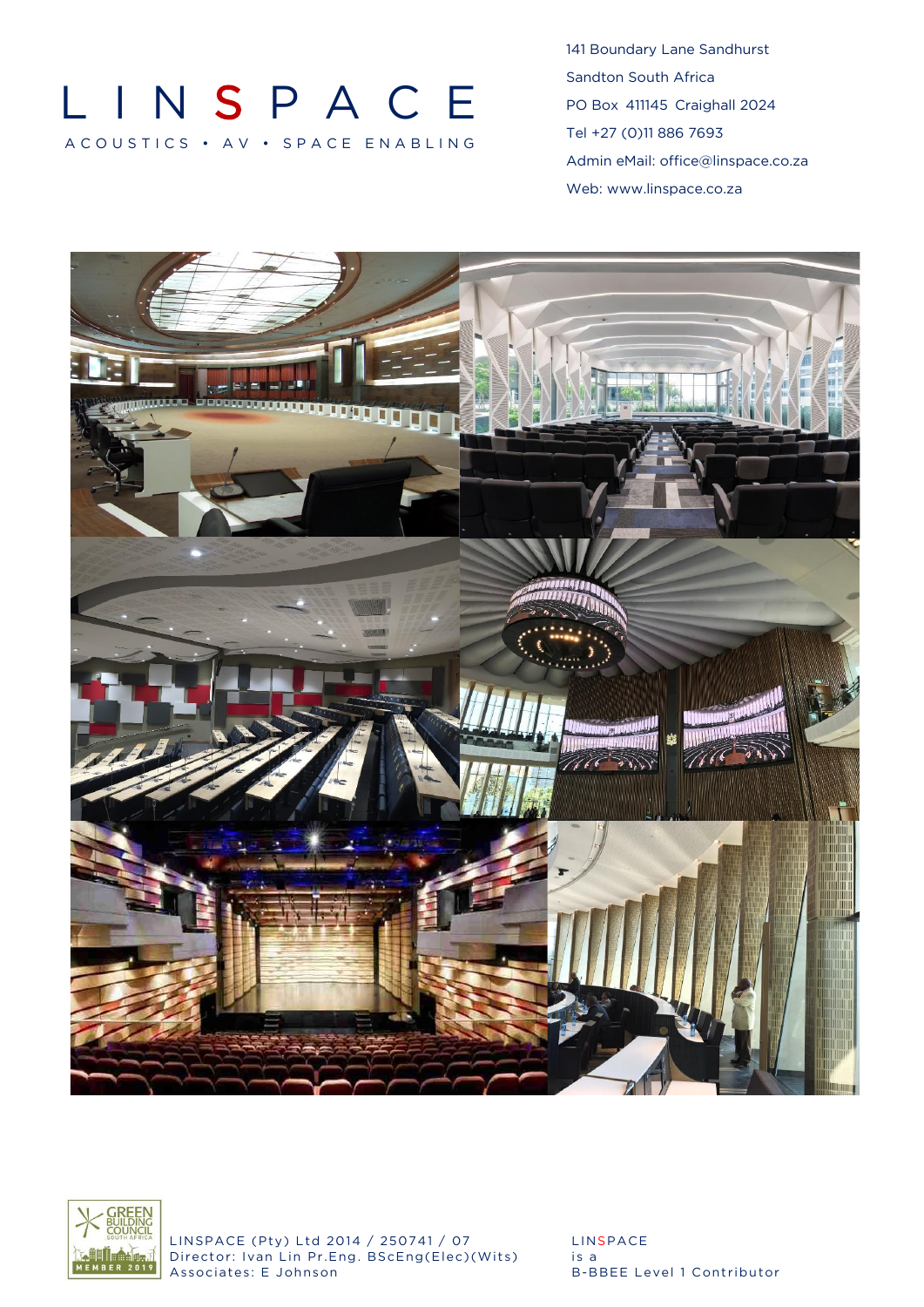## 1. INTRODUCTION



## 1.1. Credentials of LINSPACE Engineers

### **LINSPACE - Previously Known as Pro Acoustic Consulting Engineers (PACE)**

28 years of proven consulting track record with the largest client base in Africa.

#### **LINSPACE engineers have been entrusted with major and iconic projects**

New JHB glass Council Chamber, SASOL, SA Reserve Bank, DSTV, Bowman glass auditorium, Soweto Theatre, Standard Bank, ABSA, Nedbank, FNB, Vodacom, MTN, Facebook JHB, Google (JHB, Accra & Nairobi), Microsoft (JHB & Nairobi), Old Mutual Sandton, BMW, etc. etc.

#### **LINSPACE engineers are SPACE ENABLERS**

The principal engineer Ivan Lin has been actively promoting "User Experience Driven Engineering" or "User Experience Driven Architecture" for the last 15 years.

#### **LINSPACE engineers understand space performance issues**

Linspace engineers are active researchers in the relationship between occupant work performance and environmental designs approaches.

#### **LINSPACE enables "Form" to function, beautifully**

We design and make beautiful "Forms" work acoustically: [www.linspace.co.za](http://www.linspace.co.za/)

#### **LINSPACE engineers challenge the Norm**

LINSPACE engineers believe that even if Norm is OK, it does not mean Norm is acceptable. If any improvement in the space performance/cost ratio is possible, the Norm must be challenged.

#### **LINSPACE engineers set standards**

LINSPACE engineers assisted in drafting the following:

GBCSA Office Tool V1 IEQ12 Acoustic credits and GBCSA Retail Tool V1 Noise rating tool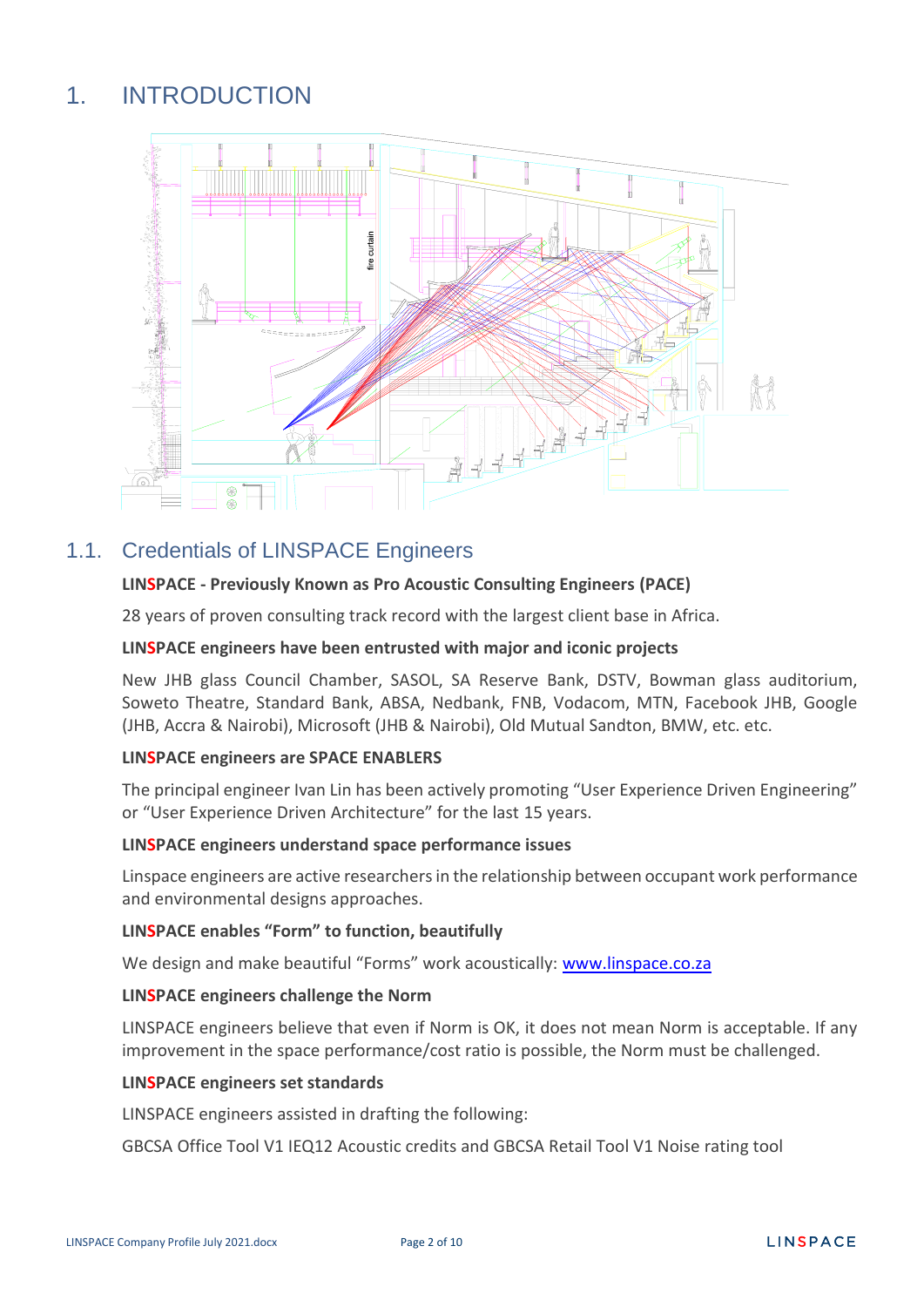GBCSA Interior Tool Pilot Acoustic Quality credits,

GBCSA Existing Building Performance Pilot Acoustic Quality Credits

#### **LINSPACE engineers set records (possibly!)**

Possibly world first deployment of large-scale multi-media interface for Parliamentary Delegate System (Cape Town Parliament chamber 2003)

Ivan Lin invented Intelligent Adaptive Multi-zone Sound Masking System (IAMSA). More than 200,000 sqm of successful deployment to date in SA.

Ivan Lin has been involved in the design of more than 10 parliamentary environments in SA and internationally, possibly the most in the world.

LINSPACE engineers have been entrusted by the largest commercial building industry client base in SA.

## 1.1.1 Acoustics

#### **Architectural Acoustics**

The engineers of LINSPACE are recognized leaders in the field of Architectural Acoustics in South Africa. Our role in the Architectural Acoustic field is to ensure that a proposed building will be conducive to its intended purpose from an acoustic perspective.

Recent projects of LINSPACE engineers include the new ABSA Towers West, American International School, Acsiopolis, ATNS, Anglo American Johannesburg Offices, Barclays Johannesburg, BCX IT Head Office, BMW Head Office, Citibank Sandton, Council of Johannesburg new Chamber, DSTV new head offices, Embassy Towers, Facebook Head offices, FNB Call Centres, Google Johannesburg, Google Ghana, Huawei Head Office, Hotel Verde Zanzibar, Market Theatre, Microsoft South Africa, MTN head offices, Nedcor New Town Development, Old Mutual new Offices Sandton, Palazzo Steyn, Rosebank Towers – Virgin Active, SASOL Head Office Sandton, Steyn City, Sol Plaatjie University, Standard Bank Rosebank, Telkom SA new offices, Total Johannesburg, University of Mpumalanga, University of Pretoria campuses, Vodacom head offices, Werkmans, Sandton, etc.

#### **Hospitality Sector:**

The Principal Engineer Ivan Lin has been assisting on Hospitality Projects in the EMEA region since 1992. In recent years, Ivan has also been engaged directly by development or tenant clients to ensure the design professionals adhering to the prescribed acoustics performance and user experience criteria in commercial, public and hospitality sectors. For the Hospital Sector, Ivan have been assisting with acoustic design, acoustic brand standard compliance and rationalisation. Hotel brands assisted include Hilton Hotels & Resorts brands, Radisson Hotel brands, Accor Hotel brands, Lux\* Resorts & Hotels, One&Only…etc.

LINSPACE has been selected as a Preferred Acoustic Consultant on certain hotel brands.

#### **Green Building Acoustics**

As sustainability, environmental responsibility and employee well-being gains greater relevance and importance in the development of modern buildings, more emphasis is placed on the "green design" of buildings. The Green Star Council of South Africa (GBCSA) was created to establish a common language and standard of measurement for green buildings. This is done through the Green Star rating tools.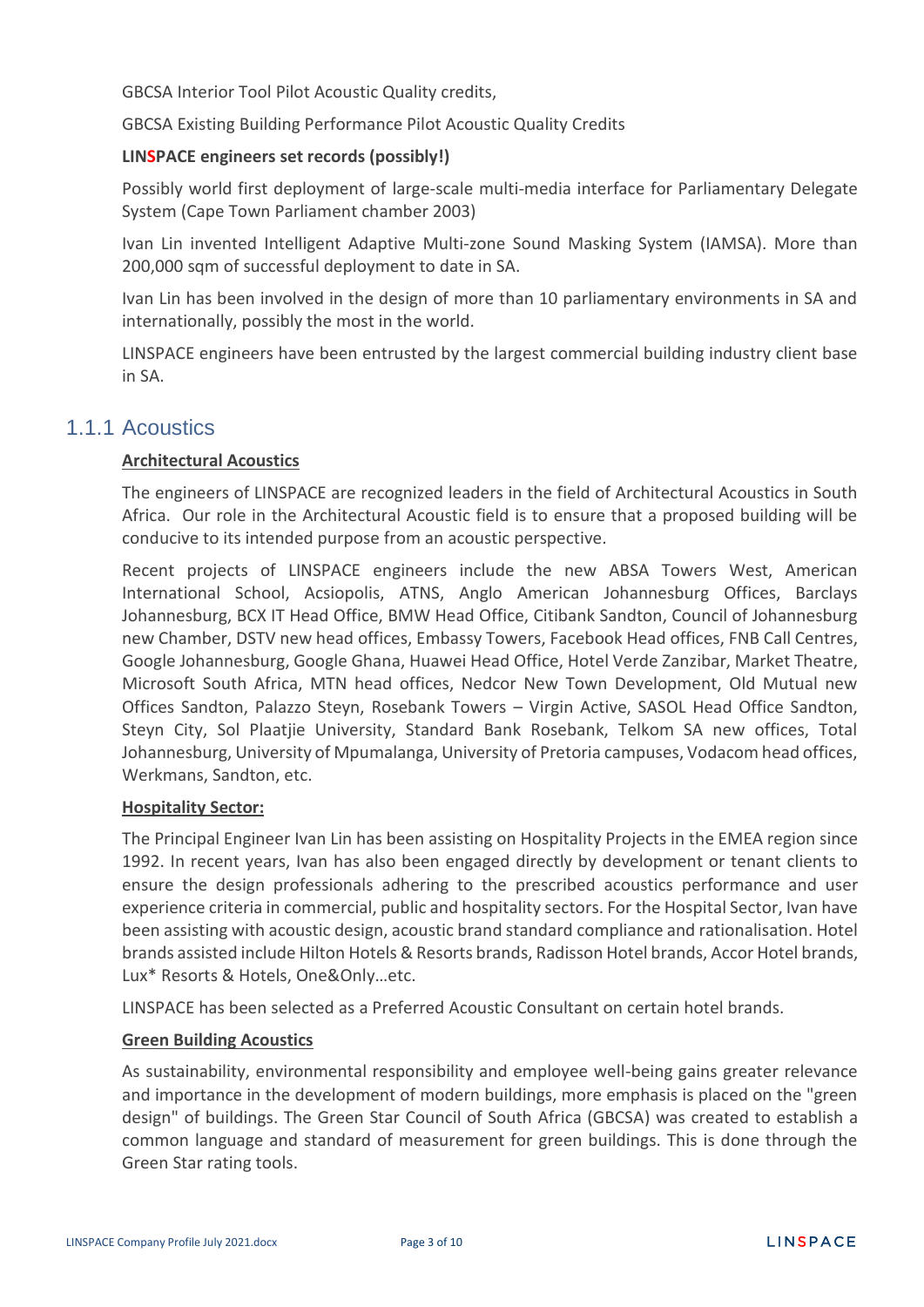An important element of the building design is the indoor environmental quality (IEQ) offered by a building. This relates to air quality, lighting levels and noise levels. It is accepted that internal noise levels have a significant effect on the occupants of a building, affecting their satisfaction, well-being and hence their health and productivity. The GBCSA, through the Green Star Tool aims to "recognize buildings that are designed to maintain internal noise levels at an appropriate level" by awarding up to two Green Star points to such projects.

We have been involved in several Green Star projects, preparing the documentation required to claim the points related to internal building noise levels. Notable examples include the Nedcor Phase 2 building (the first building to be officially certified under the Green Star tool) and the Vodafone Innovation Centre (the first building to achieve a 6 star Green Star rating). Recently, we have been advising on the new Green Building Council Head Office in Johannesburg.

## 1.1.2 Audio-visual Engineering

In the past, Audiovisual System Design has been a grey area where clients or engineers would be reliant on contractors for proposals. The absence of specialist engineers to prepare technical specifications and to evaluate submissions would often lead to tender award decisions being made with insufficient technical justification.

LINSPACE engineers have identified these challenges and have been entrusted by major clients such as Anglo American, the Department of International Relations and Cooperation, United Nations Office at Nairobi, Macquarie South Bank Limited, Total South African Head Office, Loftus Stadium, Sasol, Cape Town Unicity, South African Reserve Bank Head Office, South African Parliament Chamber, NCOP Chamber, Mpumalanga Legislature, Tanzanian Parliament, Council of Johannesburg, DSTV, American School International Johannesburg, Development Bank SA, Free State Legislature, and recently the Johannesburg City Council Chamber, to provide technical specifications - handling the design, tendering process, and implementation of their AV presentation systems, videoconferencing systems, and parliamentary congress and simultaneous interpretation systems.

## 1.1.3 Sound Masking

An ideal Sound Masking in the context of an office environment is a means of introducing a wellcontrolled and calibrated neutral background noise for the purpose of achieving improved speech privacy and reduced sound disturbances between workstations.

A successful sound masking design and installation is non-obtrusive to the occupants and is uniform throughout the floor plate.

A sound masking system on its own cannot provide a total solution in improving office acoustics. Other factors such as the quality and the design of the acoustic ceiling and partitions are equally important to achieve a cumulative improvement in acoustic comfort and privacy.

IAMSM refers to a sound masking system that is intelligent and adaptive to multiple zones of local ambient noise environments. This is in contrast to the traditional approach where an entire building is commonly one single sound masking zone with fixed volumes for the entire building or floor plates.

IAMSM systems use ambient sensing microphones to provide dynamic feedback for each of the defined areas and adjust the masking level accordingly within a predefined range.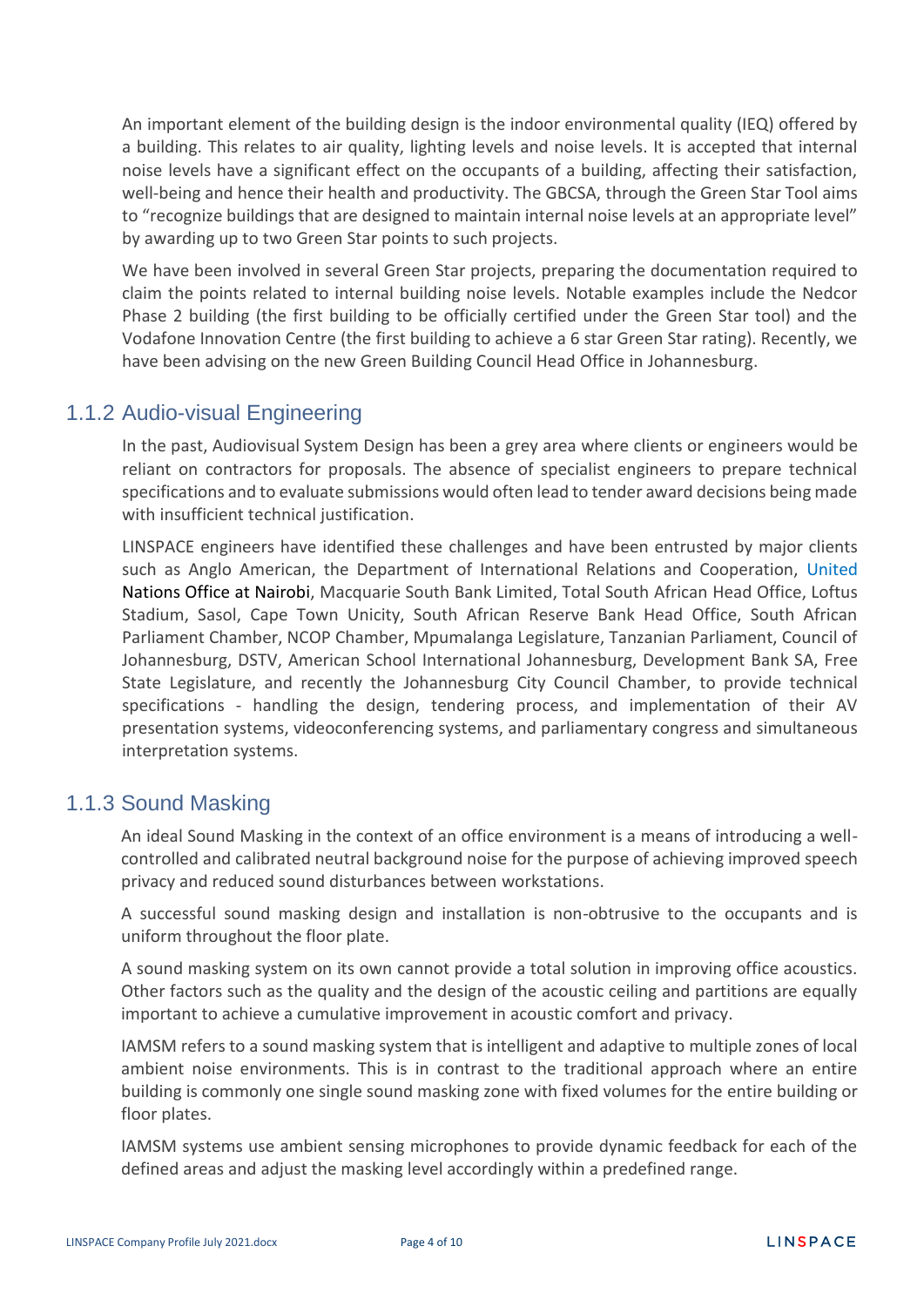The IAMSM concept is not equipment vendor specific. There are multiple South African suppliers that are able to implement this concept.

## 2. COMPANY DETAILS

## 2.1. History

#### **Pro Acoustic Devices C.C. 1992-**

Pro Acoustic Devices CC (PAD) was established in 1992 with a primary focus of development and research of architectural acoustic conditioning products, mainly for the broadcasting and music industry in South Africa.

#### **Pro Acoustic Consortium (Pty) Ltd 1999-**

During 1999, due to the increasing awareness of work space functional quality in the commercial building sector and growing requests received for consulting services, the principal engineers of PAD realised that a product independent architectural acoustic consulting services was required. PAD was then closed and the pure consulting services Pro Acoustic Consortium was born.

#### **Renaming: Pro Acoustic Consulting Engineers (Pty) Ltd 2011-**

During 2011, the directors felt that the word "Consortium" was not appropriate. Pro Acoustic Consortium was then renamed to Pro Acoustic Consulting Engineers.

#### **Pro Acoustic - Evolved: LINSPACE (Pty) Ltd 2015 -**

Pro Acoustic restructured into two separate companies. Ivan Lin starts a new consultancy LINSPACE in March 2015. LINSPACE is a professional consultancy offering a User Experience Driven Design approach in Acoustics and AV technologies for Architecture and Interior Spaces.

### 2.2. Registration with professional and associated bodies

- Member of the Green Building Council
- Engineering Council of South Africa (ECSA)
- South African Institute of Electrical Engineers (SAIEE)
- South African Acoustic Institute (SAAI)
- Audio Engineering Society (AES) (International) (individual registration)

## 2.3. Key technical staff

#### **Ivan Lin Pr.Eng. – Principal Engineer**

| Nationality:           | South African                                              |
|------------------------|------------------------------------------------------------|
| <b>Qualifications:</b> | BSc (Eng) Elec (Wits), Pr.Eng (ECSA)                       |
| Membership:            | Engineering Council of South Africa (ECSA)                 |
|                        | South African Institute of Electrical Engineers (SAIEE)    |
|                        | South African Institute of Acoustics, Senior member (SAAI) |
|                        | Audio Engineering Society (International)<br>(AES)         |
| Position:              | Director / Acoustic and Electro-Acoustic Engineer          |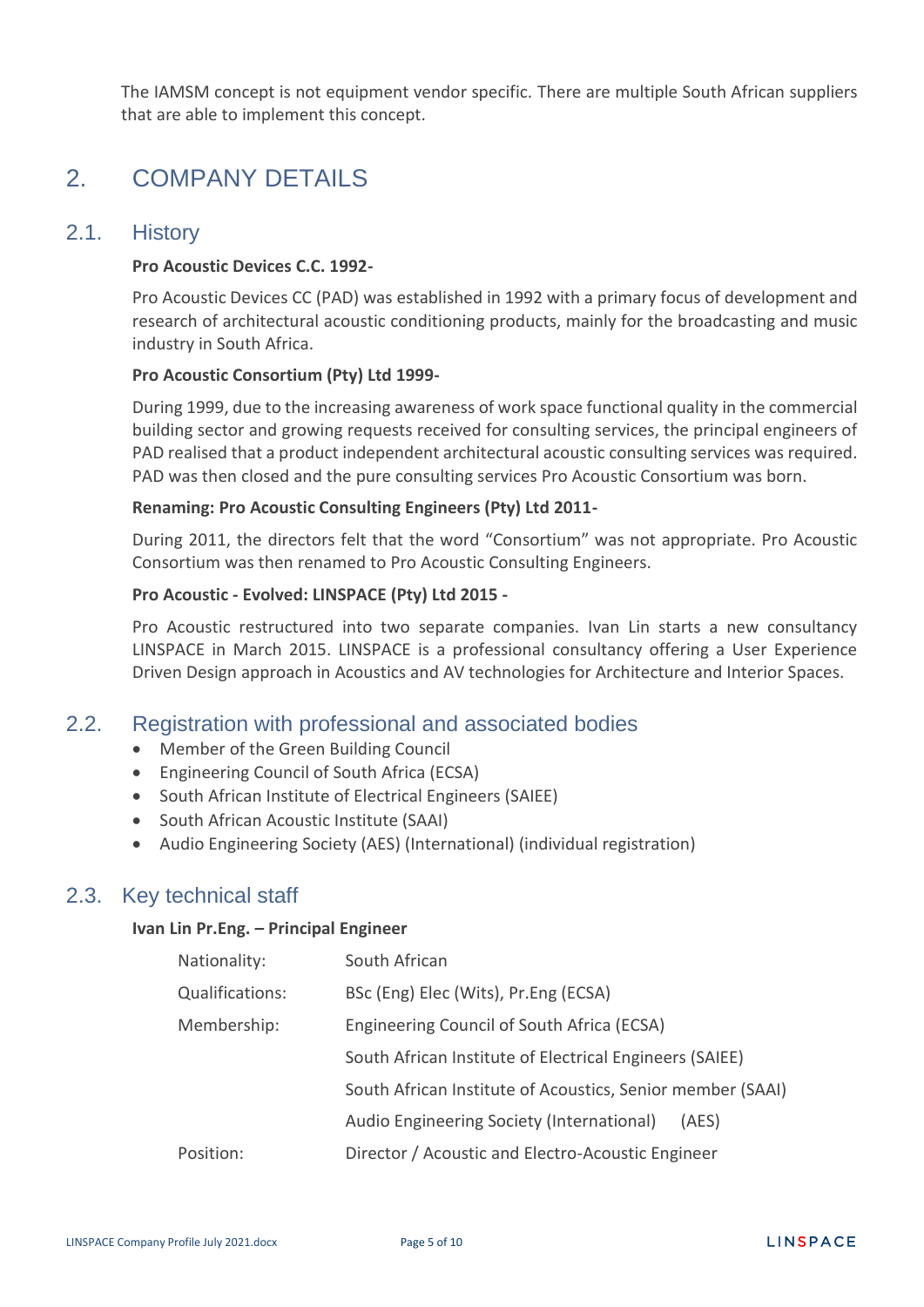Specialities: Radio, Television and Music Studios, Auditorium and Theatres, Corporate offices, Conference facilities, Worship Spaces, Hospitality and Leisure Sector Projects, Environmental Acoustics, Electro-**Acoustics** 

#### **Ian Gordon**

| Nationality:   | South African                              |  |
|----------------|--------------------------------------------|--|
| Qualification: | BSc Eng (Aeronautics) (Wits)               |  |
| Position:      | Project Engineer                           |  |
| Membership:    | South African Institute of Acoustics       |  |
|                | Engineering Council of South Africa (ECSA) |  |

#### **Allen Wiggill**

| Nationality:   | South African                              |  |
|----------------|--------------------------------------------|--|
| Qualification: | BSc Eng (Mechanical) (Potch)               |  |
| Position:      | Project Engineer                           |  |
| Membership:    | South African Institute of Acoustics       |  |
|                | Engineering Council of South Africa (ECSA) |  |

### 2.4. CONTACT DETAILS

| Website:               | www.linspace.co.za                                                          |
|------------------------|-----------------------------------------------------------------------------|
| Telephone number:      | 082 445 6141                                                                |
| Email address:         | ivanlin@linspace.co.za                                                      |
| Postal Address:        | PO Box 411145<br>Craighall 2024<br>Johannesburg South Africa                |
| <b>Street Address:</b> | 141 Boundary Lane<br>Sandhurst<br>Sandton 2196<br>Johannesburg South Africa |

## 2.5. ACOUSTIC PROJECTS (CURRENT AND PASS PROJECTS)

#### **Auditoriums and Education Spaces**

ABSA Towers North AGORA American International School Dakar American International School Johannesburg: Theatre & Arts Court Bank of Botswana BAOBAB School Lusaka Zambia Botswana School of the Performing Arts

#### **Parliamentary/Council Chambers**

Cape Town Unicity Council Chamber, Cape Town Civic **Centre** Ehlanzeni Council Chamber Free State Legislature Chamber Johannesburg New City Council Chamber Maluti-a-Phofung Council Chamber Mpumalanga Provincial Legislature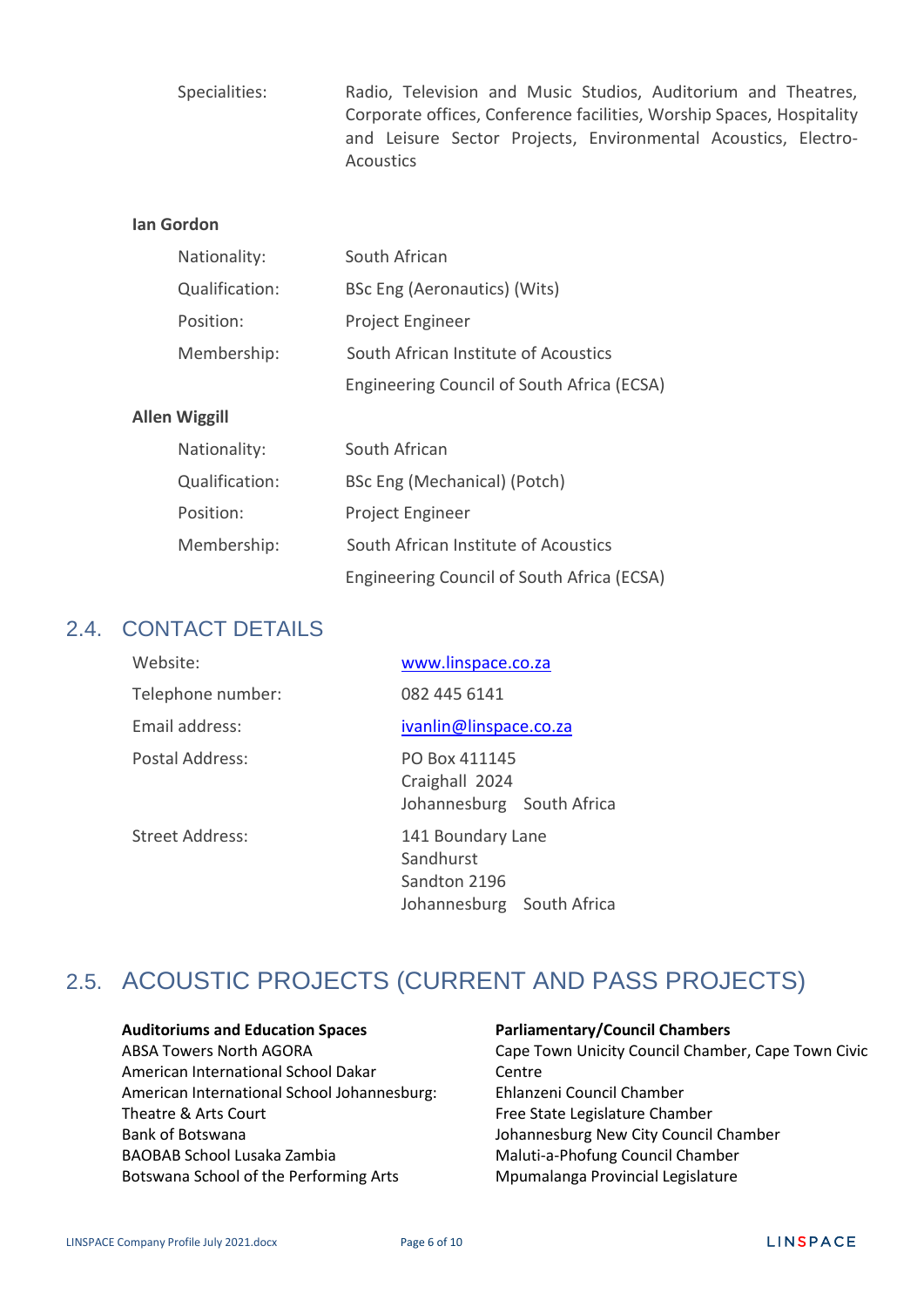Bowman & Gilfillan new auditorium BUSKAID Music School Cell C Auditorium Conewall Hill College Dainfern College Dimension Data Campus Development Discovery Health Building, Sandton Drakensburg Boys' Choir Auditorium Ekurhuleni West TVET College Auditorium Ekurhuleni East TVET College Auditorium Eskom Simmerpan GIBS Lecture Theatres upgrade Green School South Africa Heronbridge College, Johannesburg International School Uganda International School Dakar Jafza VVIP Auditorium, Dubai JSE Building, Sandton KPMG Campus: Phase 1 Lebone School Hall Mapulaneng Hospital auditorium Midstream College auditorium Mmamethlake Hospital auditorium National Research Foundation National Olympic Committee South Africa (NOCSA) Nedbank, Menlyn Maine, Pretoria Nedcor North Sandton Newtown Market Theatres Northwest Provincial Legislature Chamber OHR Somayach Synagogue Pretoria Boy's Auditorium – Phase 1 and 2 RAU Art Centre Redhill School: Music Centre Sedibeng College Sol Plaatje University – All Campuses St Alban's College, Music School St David's Chapel St Mary's The Edge Performing Arts Complex St Peter's Primary School, Johannesburg St Vincent's School Hall Steinhoff Properties Auditorium Steyn City: School Hall Phase 2 Telesure Auditorium Thabo Mbeki Presidential Library UNISA Florida Library UNISA Samuel Pauw Library University of Mpumalanga University of Pretoria: 2012 Lecture Venues University of Pretoria: Engineering III Faculty University of Pretoria: AE du Toit Extension University of Pretoria: AE du Toit Refurbishment University of Pretoria : Groenkloof Campus University of Pretoria: Javett Arts Centre

National Council of Provinces (NCOP) South African Parliament Chamber Tanzanian Parliament United Nations Office at Nairobi (UNON) Kenya **Office Buildings** 102 Rivonia Road (Ernst & Young) 11 Diagonal Street (ex JSE) 129 Rivonia Road: MMI and ENS ABSA Capital Illovo offices ABSA Ridgeside Durban ABSA Towers West ABSA Project X ACSA AWPO building ACSA Business Gate Allen & Overy Sandton Ampath Laboratories, Centurion Anglo American New Head Offices 144 Oxford Rosebank Anglo American New Oxford Parks- Ikhusasa Offices Anglo American 44 Main Street Anglo American 55 Marshall Street Anglogold ATNS (Air Traffic & Navigation Services) Ltd. Arthur Andersen offices Bank of Botswana Barclays Bank South Africa BHP Billiton – 6 Hollard Street B.P. South Africa Head Office Blue IQ Innovation Hub Bowman Gilfillan British High Commission Business Connexion BMW Head Office Midrand BMW Warehouse Extension Midrand **Centurion Square** Citibank Sandton Covington Offices Johannesburg CSIR offices Debswana BDVC Facility & Technical Facility Department of Education, South Africa Department of International Relations and Cooperation, New Head Office Department of Rural Development and Land Reform Department of Science and Technology Deutsche Bank Securities, Sandton Dimension Data Campus Development Discovery Health Call Centre KZN Discovery Health Building, Sandton Discovery Health Fun Factory DSTv City new head office DSTV Experience Centre Mpumalaga DSV Edcon Refurbishment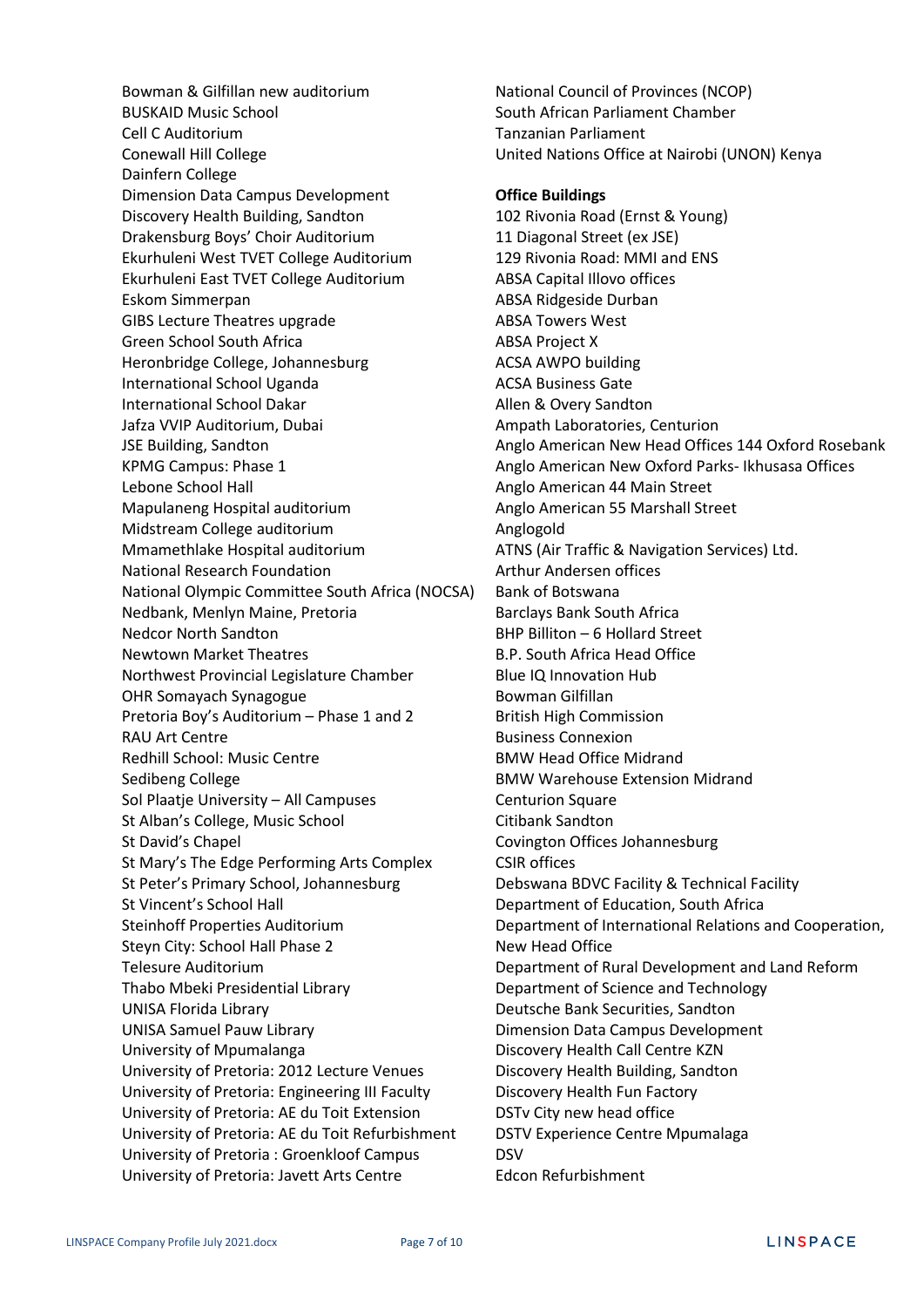University of Pretoria: Law Faculty buildings University of Pretoria: Engineering III Department University of Pretoria: Study Centre University of Pretoria: IT Atrium University of Pretoria: Engineering IV University of Witwatersrand: Pro Development Building University of Witwatersrand: John Moffat Hall University of Witwatersrand: Music School Auditorium University of Witwatersrand: Film School Cinema University of Witwatersrand: Health Sciences University of Witwatersrand: Smart Classrooms University of Mpumalanga – all campuses University of Mpumalanga Great Hall

#### **Convention Centres**

Botswana Gaborone International Convention **Centre** International Convention Centre, Swaziland Jafza, Dubai Madinat Jumeirah, Dubai Sandton Convention Centre

#### **Entertainment Venues / Cinemas**

Barnyard Theatre Pretoria British Airways Airport Lounge Boardwalk Casino, Conference Centre and Hotel Bulwer & New Osizweni Arts Centre Emperors Palace Cinemas Golden Gate Dino Park Germiston Theatre Hyde Park Events Venue, Sandton International Broadcast Centre for FIFA 2010 World Cup Soccer Jabulani /Soweto Theatre Complex Market Theatres Northgate MTN Sundome Ocean Basket Branches Ster Kinekor Southdowns Art Theatre Southgate Food Court United International Pictures (UIP) Preview Cinema

#### **Hotels/Apartments**

ACCOR Novotel Kinshasa ACCOR Pullman Airport City Accra Ghana Boardwalk Casino, Conference Centre and Hotel Capital Hotels and Apartments Sandton Caesars Casino, convention centre (world trade centre) Carnival City Casino, Brakpan Embassy Towers Sandton

Embassy Towers Eris Property Group – Block G Everite Limited Facebook Offices Fairlands Developments: Westbank and FNB Homeloans Finastra FNB Atrium – Port Elizabeth FNB City Fraser Street Upgrade FNB Call Centre – Ferndale FNB Inanda Greens FNB Menlyn Mall FNB Umhlanga FNB Windhoek Global Options Head Office Goldman Sachs Sandton Google Offices, Accra Google Offices, Lagos – as Google inhouse validator Google Offices Johannesburg Gordon Institute of Business Greenhouse, Cape Town Greenstone Multi purpose hall Hannover RE Hollard Phase II Huawei Head Offices Illovo Phase 3 In2Food Offices Johannesburg City Council JSE Building, Sandton KPMG Campus: Phase 1 KPP Lakeside Growthpoint Law-on-Keyes Liberty Life Head Office Lesotho Central Bank Macquarie Bank, 1 Sandton Drive SA office Mastercard Foundation Ghana Mastercard Foundation Kenya Mastercard Foundation Uganda Marsh Head Office Menlyn Maine Development Midstream College Midstream Medical College Microsoft Head Office Microsoft Nairobi Midrand Vodaworld Auditorium Momentum Metropolitan Holdings New Head offices MTN Boardroom MTN Phase II and Campus Development MTN Regional Offices MTN Swaziland National Council of Provinces (NCOP) National Research Auditorium Nedbank Lakeview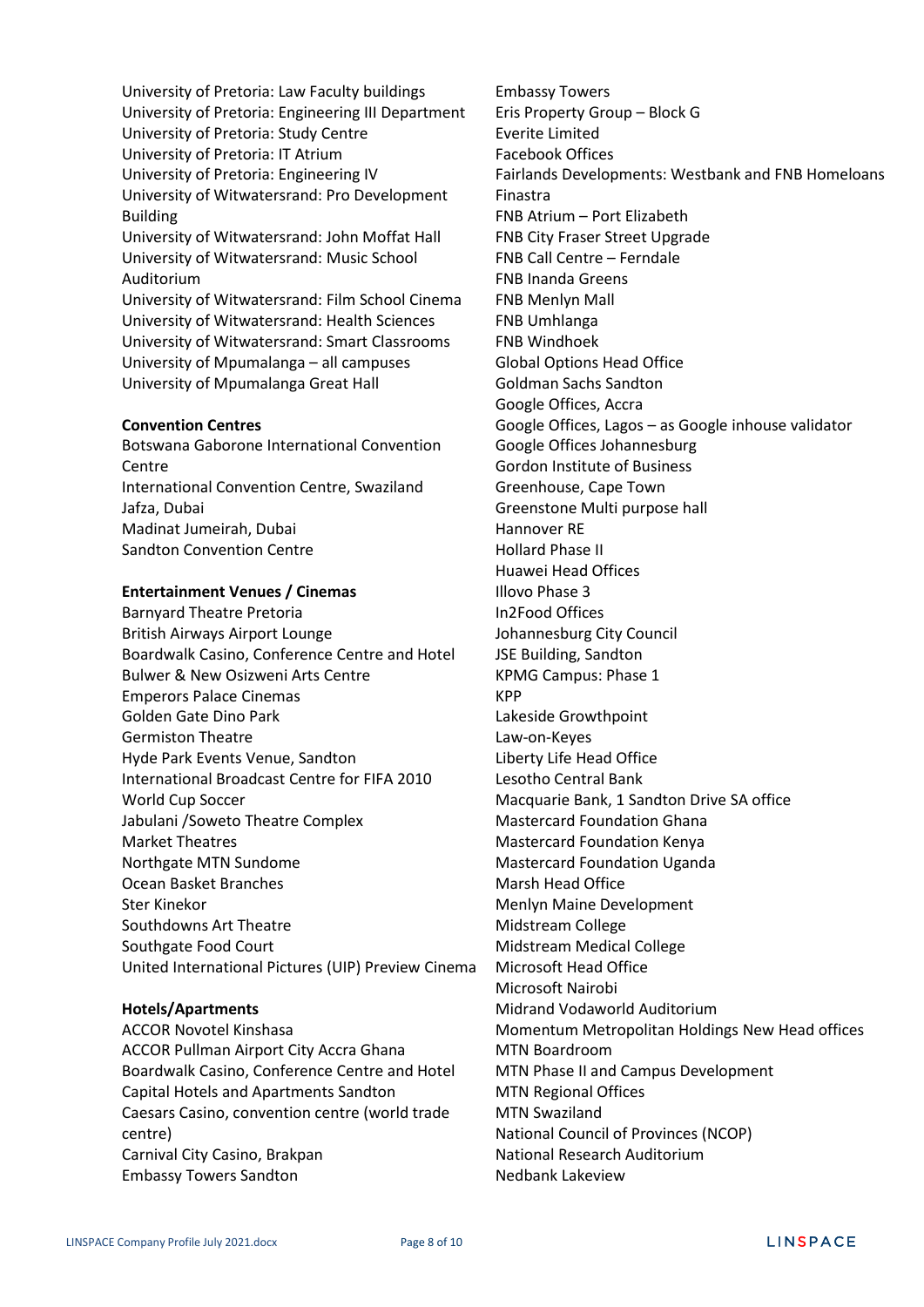Emperor's Casino Arena and Hotel Grandwest Casino, Cape Town Hilton Canopy ALM Hotel Seychelles Hilton Double Tree Asaba, Nigeria Hilton Double Tree Gaborone Hilton Double Tree Mbabane Hotel Verde, Zanzibar Houghton Apartments and Hotel Jafza, Dubai Leonardo Legacy, Sandton LUX\* Grand Bay Mauritius One & Only Cape Town Palazzo Steyn Radisson Blue Menlyn Maine Radisson Blue Umhlanga - advisory Radisson One Place Accra Ghana Radisson Red Rosebank Secunda Graceland Casino Complex Steyn City, Johannesburg Sibaya Casino Hotel The Triple Cape Town Witbank Casino Hotel

#### **Museums**

Anglo Platinum Innovation Centre Freedom Park Phase II Hector Peterson Museum, Soweto National Film, Video and Sound Archives of South Africa, Pretoria

#### **Studios**

33 Baker Street, Std Bank Studio Cape Town Film Studios Cube Recording Studios East Coast Radio Studios EMI Powerhouse Studio Gordon Institute of Business Science Homestudio Music Studios M'du Records Malawi Broadcasting Corporation - Blantyre M-Net Television Studios National Electronic Media Institute of South Africa Newzroom Afrika Studios Radio Safari RAU Television Studio SABC: Durban studios Music Control Room Johannesburg studios Radio 5 Studios M4 music studios Radio OB Vehicle M4 Music Studio Control Room

Nedbank Phase II Nedbank Newtown Nedcor North Sandton Old Mutual Emerging Markets Pan African Parliament Peregrine, Katherine Street Towers Polifin Auditorium Rani Towers Mozambique Rand Water Auditorium Redefine Offices Sandton Rio Tinto Head Office, Johannesburg Rosebank Towers – Virgin Active SAB Central Office SABS Call Centre Sappi Boardroom Sasol Head Office Sasol Oil Randburg Smollan Unilever Durban Softline head office, Woodmead South African Institute of Architects (SAIA) Offices South African Reserve Bank (SARB) Head Office Refurbishment/Upgrade 2020 Stauch Vorster Architects Offices Standard Chartered Bank Standard Bank, Morningside College Standard Bank of SA Ltd., Executive meeting room, Johannesburg Saint Gobain New Head Offices SAP New Offices AV design Standard Bank of SA Ltd. Kingsmead Standard Bank of SA Ltd., Rosebank Statistics South Africa T-Systems Head Office, Midrand Telesure Building Tiger Brands Head Office Upbeat Properties 101 – Total Head Office: Refurbishment Unilever Durban office Vereeniging Town Council Vodacom Florida, Bronberg and Midrand Wilde-at-Heart: Wonderland and Greenhouse World Bank Zurich Reinsurance, JHB CBD

#### **Places of Worship**

Apostolic Faith Mission, Botswana Bet David, Johannesburg CSI Johannesburg North CSI Kyalami Castle CRC Johannesburg Bethesda Church, Pretoria Christian Family Church, Boksburg Church on the Hill, Nelspruit